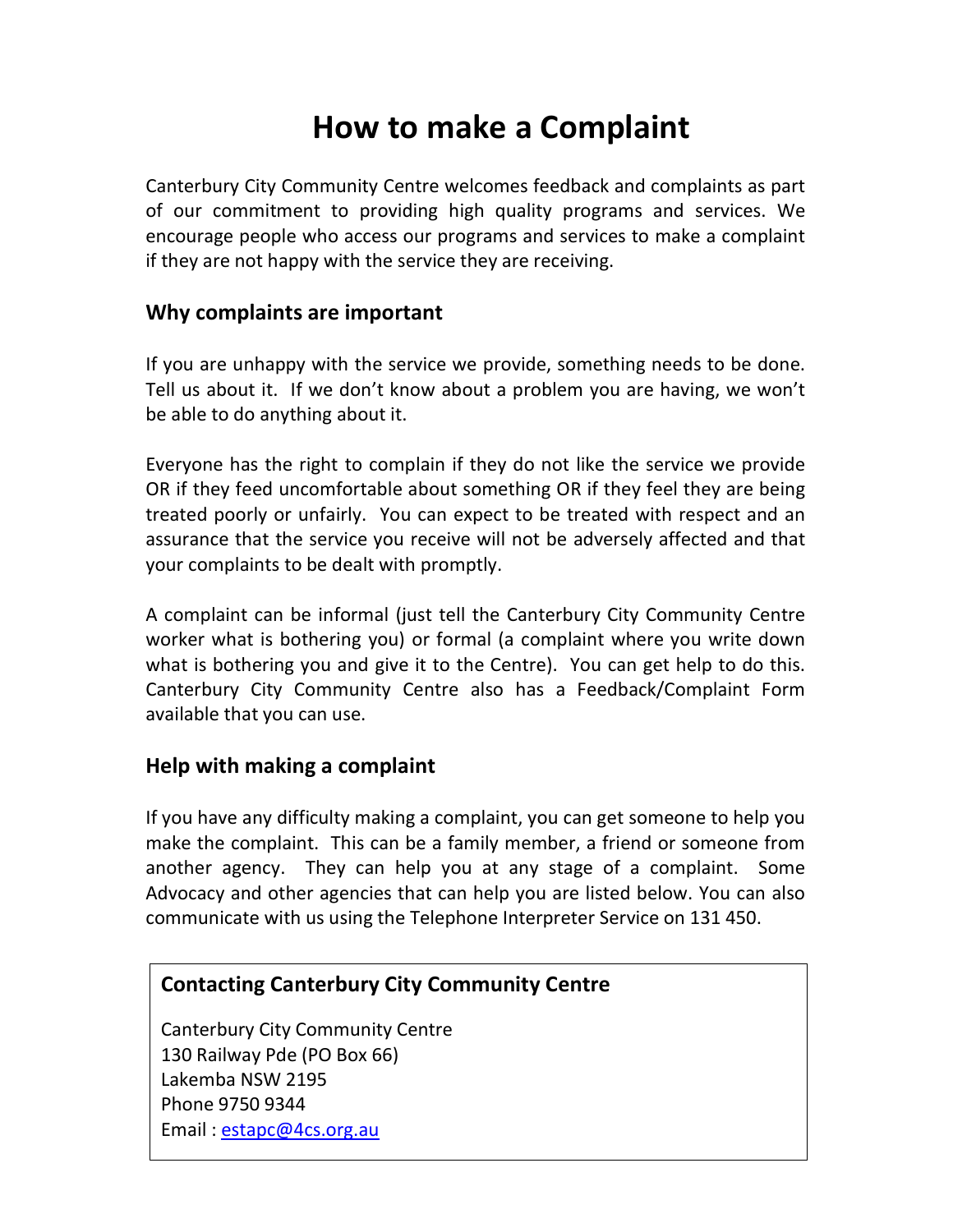# Steps to making a complaint

Some complaints can be solved quickly. Others are more complicated and you might need to discuss it with several people before getting the problem fixed. If you have a complaint here are the steps to follow.

Step 1: Tell a Canterbury City Community Centre staff member (or volunteer) what the problem is. Often they can discuss what is wrong and consider what can be done to improve the situation. This helps to improve our service.

If you are unhappy with what has been suggested



Step 2: Write down your complaint. (We can get help to do this if you need it). Give the complaint to the Service Coordinator

They will contact with you within 2 weeks, listen to what you have to say and discuss what can be done.





Step 3: Speak to a Manager (Lyn Milne, Aged Services or Kate Maclean, Capacity Building) or the Chief Executive Officer Esta Paschalidis-Chilas. Call on (02) 9750 9344 to book a time to talk. The Manager or CEO will reply to you within two weeks of you making the complaint to her.

If you are still unhappy that your complaint has not been resolved

Step 4: Ask that your complaint be referred to the Canterbury City Community Centre Board of Directors. They oversee the running of the entire Centre and their job is to make sure everything runs smoothly. Where possible, you will hear back from them within one month. The Board is informed of all complaints and can meet to resolve a complaint if the staff have not been able to resolve it.